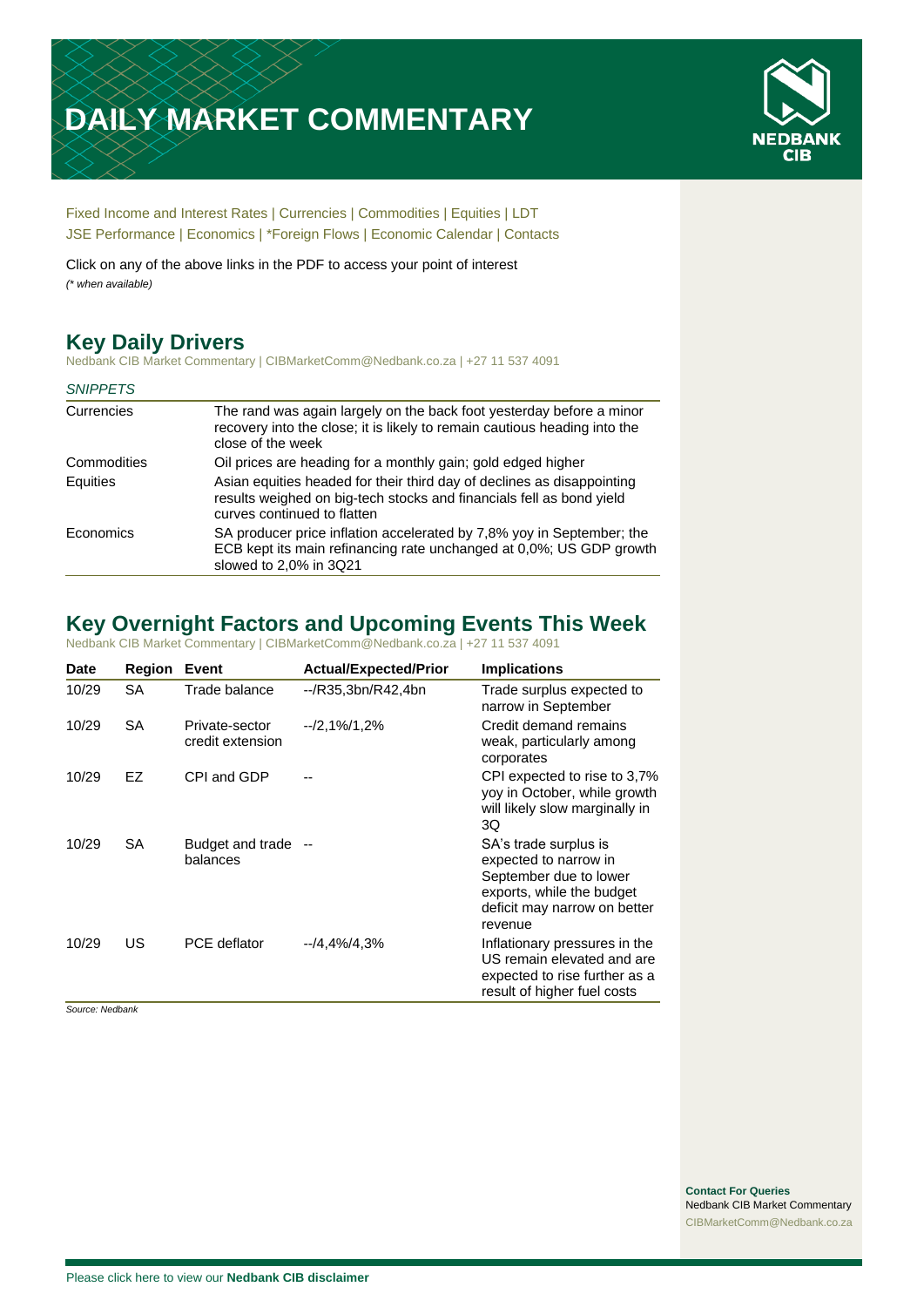# <span id="page-1-0"></span>**Fixed Income and Interest Rates**

Bond flow sales |+2711 535 4021 | Corporate Money Markets | +2711 535 4007 | Business Bank Money Markets | +2711 535 4006

|                               |            | Δ       | Δ          | Δ          | Δ        | <b>MTD</b> trend |
|-------------------------------|------------|---------|------------|------------|----------|------------------|
| <b>Bonds</b>                  | Last price | 1d      | <b>MTD</b> | <b>YTD</b> | 12Month  |                  |
|                               | %          | bps     | bps        | bps        | bps      |                  |
|                               |            |         |            |            |          |                  |
| R2023-1,3 yrs                 | 5,51       | 7,05    | 37,25      | 99,15      | 125,85   | ۸                |
| R186-5,1 yrs                  | 8,08       | 13,85   | 48,45      | 141,45     | 95,55    | ۸                |
| R2030-8,3 yrs                 | 9,58       | 9,05    | 35,25      | 84,15      | 32,25    | ۸                |
| R2048-26,3 yrs                | 10,90      | 4,00    | 12,90      | 9,50       | $-75,50$ | φ                |
| US 10 yr                      | 1,59       | 0,91    | 10,17      | 67,42      | 76,61    | φ                |
| <b>UK 10 yr</b>               | 1,01       | 2,30    | $-1,30$    | 81,20      | 79,60    | ψ                |
| German 10 yr                  | $-0,14$    | 4,20    | 6,30       | 43,30      | 48,90    | ۸                |
| Japan 10 yr                   | 0,10       | 0,20    | 2,30       | 7,40       | 6,30     | φ                |
|                               |            | Δ       | Δ          | Δ          | Δ        | <b>MTD</b> trend |
| <b>Money Market</b>           | Last price | 1d      | <b>MTD</b> | <b>YTD</b> | 12Month  |                  |
|                               | %          | bps     | bps        | bps        | bps      |                  |
| SA reporate                   | 3,50       | 0,00    | 0,00       | 0,00       | 0,00     | ۰                |
| SA prime rate                 | 7,00       | 0,00    | 0,00       | 0,00       | 0,00     | ٠                |
| SA CPI (MTD = previous month) | 5,00       |         | 10,00      | 190,00     | 200,00   | ۸                |
| SA 3m JIBAR                   | 3,68       | 0,00    | 0,80       | 4,10       | 35,00    | ۸                |
| SA 3m NCD                     | 3,68       | 0,00    | 0,00       | 5,00       | 32,50    | ٠                |
| SA 6m NCD                     | 4,35       | 2,50    | 15,00      | 47,50      | 100,00   | ۸                |
| SA 12m NCD                    | 5,20       | 5,00    | 27,50      | 112,50     | 172,50   | ۸                |
| US 3m LIBOR                   | 0,13       | $-0,73$ | $-0.15$    | $-10,98$   | $-8,46$  | ψ                |
| UK 3m LIBOR                   | 0,20       | $-0,04$ | 12,18      | 17,81      | 15,46    | ۸                |
| Japan 3m LIBOR                | $-0.08$    | 0,17    | $-0,42$    | $-0,08$    | 1,80     | ψ                |
|                               |            |         |            |            |          |                  |

|                                  |                | Δ       | Δ          | Δ          | Δ         | <b>MTD</b> trend |
|----------------------------------|----------------|---------|------------|------------|-----------|------------------|
| <b>FRAs and Swaps</b>            | Last price     | 1d      | <b>MTD</b> | <b>YTD</b> | 12Month   |                  |
|                                  | $\frac{9}{20}$ | bps     | bps        | bps        | bps       |                  |
| 3X6 FRA                          | 4,29           | 0,00    | 38,50      | 98,00      | 113,00    | ۸                |
| 6X9 FRA                          | 4,73           | 0,00    | 4,00       | 3,00       | 4,00      | Φ                |
| 9X12 FRA                         | 5,37           | 0,00    | 62,00      | 204,50     | 214,00    | φ                |
| 18X21 FRA                        | 6,56           | 0,00    | 71,00      | 277,50     | 282,00    | φ                |
| SA 2yr Swap                      | 5,40           | $-0,60$ | 49,60      | 184,50     | 195,60    | φ                |
| SA 3yr Swap                      | 5,96           | 15,75   | 54,00      | 204,50     | 201,50    | φ                |
| SA 5yr Swap                      | 6,70           | 13,00   | 47,90      | 194,50     | 169,50    | φ                |
| SA 10yr Swap                     | 7,75           | 2,00    | 19,50      | 115,50     | 65,00     | φ                |
| SA 15yr Swap                     | 8,23           | 1,50    | 7,00       | 78,00      | 20,00     | φ                |
|                                  |                | Δ       | Δ          | Δ          | Δ         | <b>MTD</b> trend |
|                                  |                |         |            |            |           |                  |
| <b>Spreads</b>                   | Last price     | 1d      | <b>MTD</b> | <b>YTD</b> | 12Month   |                  |
|                                  | $\frac{9}{20}$ | bps     | bps        | bps        | bps       |                  |
| 2v10v                            | $-2,35$        | $-2,60$ | 30,10      | 69,00      | 130,60    | ۸                |
| 3v10y                            | $-1,80$        | 13,75   | 34,50      | 89,00      | 136,50    | ۸                |
| R2030-R2023                      | 4,07           | 2,00    | $-2,00$    | $-15,00$   | $-93,60$  | V                |
| R2048-R2030                      | 1,32           | $-5,05$ | $-22,35$   | $-74,65$   | $-107,75$ | J                |
| 5y-R2030                         | $-2,88$        | 3,95    | 12,65      | 110,35     | 137,25    | φ                |
| 10y-R2030                        | $-1,83$        | $-7,05$ | $-15,75$   | 31,35      | 32,75     | J                |
| 15v-R2030                        | $-1,35$        | $-7,55$ | $-28,25$   | $-6,15$    | $-12,25$  | V                |
| SA 5yr CDS spread - basis points | 208,50         |         | $-3,50$    | 0,50       | $-75,00$  | ⊎                |

#### **US 10 Year Yield SA 10 Year Yield**





*Source: Bloomberg, Nedbank Source: Bloomberg, Nedbank*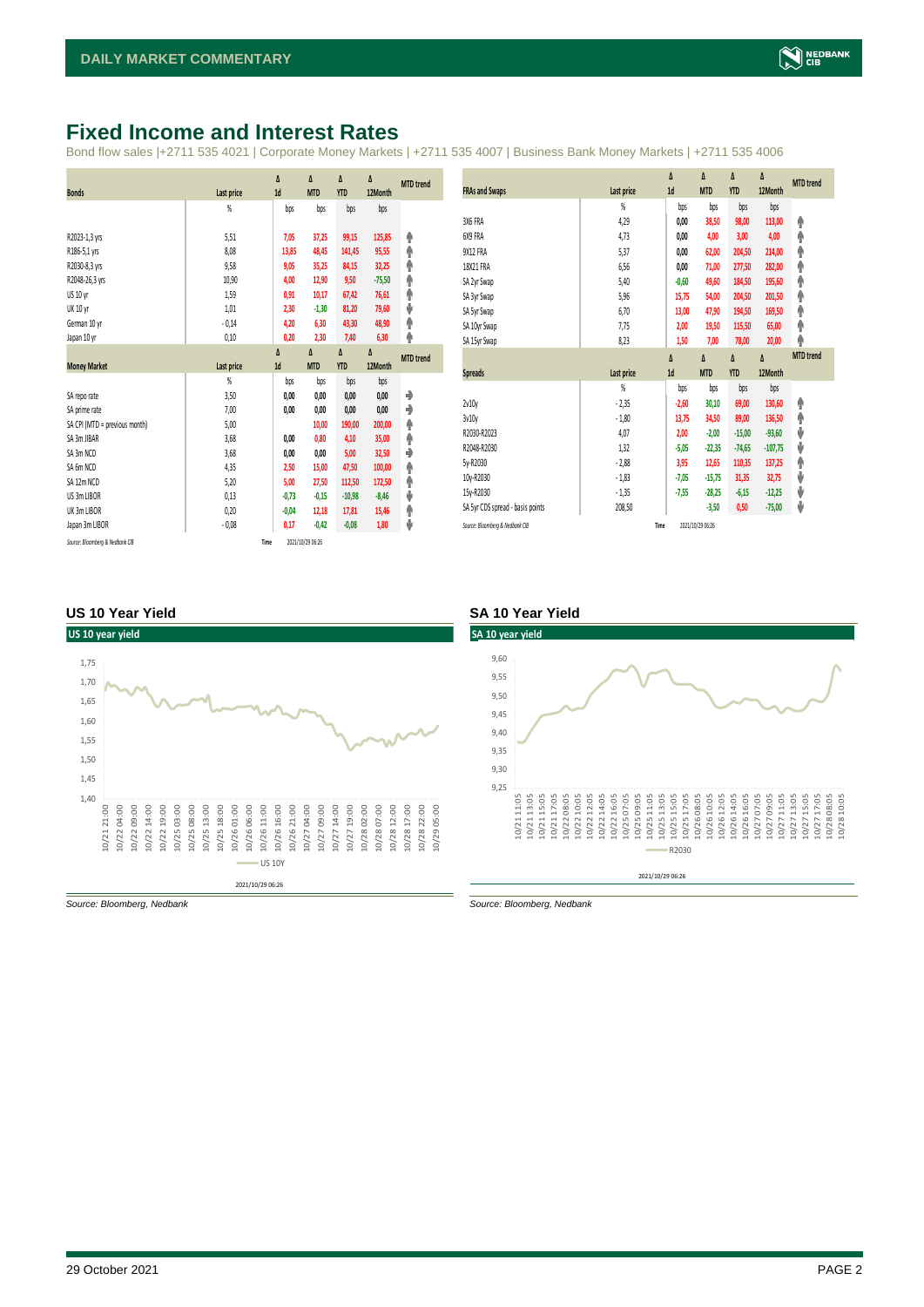

## <span id="page-2-0"></span>**Currencies**

Business Banking FX | +27 11 535 4003 | Corporate FX | +2711 535 4002 | Institutional FX | +011 535 4002

- On Thursday, the rand was trading around the 15,0800 level at the time of the local open. In what proved to be another challenging trading session, the rand traded steadily weaker for much of the session to reach a high around the 15,1875 level; thereafter, the local unit recovered going into the time of the close to end the session at 15,0950. In the overnight sessions, the rand traded between 15,0925 and 15,1475; this morning, it currently trades at 15,1550. The EURZAR is currently trading at 17,6850 and the GBPZAR is trading at 20,8950.
- The international markets saw the major currency pairs break out of their recent limited ranges, this as the ECB left rates unchanged. The EURUSD traded from an opening level around 1,1604 to trade at 1,1685 by the time of the local close; this morning, it currently trades at 1,1670. The GBPUSD also found support to trade from a low of 1,3722 to end the day at 1,3800; this morning, it currently trades at 1,3795. Gold held steady around the 1 800,00 level yesterday; it is currently trading weaker this morning at 1 794,72.
- Data releases scheduled for today: locally, we have money supply, private credit, trade and monthly budget releases; from Europe, we have French, German and Eurozone GDP as well as CPI for France and the zone; from the UK, we have consumer credit and mortgage loans; and from the US, we have personal spending and income as well as Michigan sentiment releases.
- The rand vesterday initially traded on the back foot, but a resilient EURUSD move to the top side, along with some apparent month-end squaring of positions, saw the local unit recover from its highs to end the day at 15,1000. As we head into a local long weekend, the markets are likely to trade cautiously ahead of the elections.
- Possible trading range for the rand today: 15,0000 to 15,3000.

|                                 |            | X <sub>A</sub> | X <sub>A</sub>   | $%$ $\Lambda$ | $% \Lambda$ | <b>MTD</b> trend | <b>USD trend</b>    |
|---------------------------------|------------|----------------|------------------|---------------|-------------|------------------|---------------------|
| <b>Majors</b>                   | Last price | $-1d$          | <b>MTD</b>       | <b>YTD</b>    | 12Month     |                  |                     |
| <b>GBPUSD</b>                   | 1,38       | 0,04           | 2,39             | 0,92          | 6,70        | ٠                | USD weakness        |
| <b>EURUSD</b>                   | 1.17       | $-0.05$        | 0.82             | $-4.43$       | 0.01        | ۸                | <b>USD</b> weakness |
| <b>USDJPY</b>                   | 113,64     | 0.05           | 2.07             | $-9,14$       | 7.95        | ٠                | USD strength        |
| <b>USDAUD</b>                   | 1,32       | $-0,08$        | $-4,28$          | 1,89          | $-6,92$     | ۵                | USD weakness        |
|                                 |            | $X\Delta$      | $X\Delta$        | $% \Delta$    | $% \Delta$  | <b>MTD</b> trend | <b>ZAR trend</b>    |
| <b>Rand crosses</b>             | Last price | $-1d$          | <b>MTD</b>       | <b>YTD</b>    | 12Month     |                  |                     |
| <b>USDZAR</b>                   | 15,14      | 0.02           | 0.46             | 2,92          | $-8,33$     | ٠                | <b>7AR</b> weakness |
| GBPZAR                          | 20,88      | 0.02           | 2.76             | 3,80          | $-1,53$     | ٠                | <b>7AR</b> weakness |
| <b>EURZAR</b>                   | 17,67      | $-0,11$        | 1,21             | $-1,59$       | $-8,33$     | ٠                | ZAR weakness        |
| AUDZAR                          | 11.43      | 0.10           | 4.72             | 1.09          | $-0.83$     | ٠                | ZAR weakness        |
| ZARJPY                          | 7,51       | 0,03           | 1,67             | 6,36          | 15,01       | ۸                | ZAR strength        |
|                                 |            | $X\Delta$      | $X\Delta$        | $% \Delta$    | $% \Delta$  | <b>MTD</b> trend | <b>ZAR trend</b>    |
| <b>African FX</b>               | Last price | $-1d$          | <b>MTD</b>       | <b>YTD</b>    | 12Month     |                  |                     |
| ZARMWK (Malawian kwacha)        | 53,93      | $-0.25$        | $-0,22$          | 2,64          | 14,51       | v                | <b>7AR</b> weakness |
| ZARBWP (Botswana pula)          | 0,75       | $-0,04$        | $-0,21$          | 1,81          | 6,80        | v                | <b>7AR</b> weakness |
| ZARKES (Kenyan shilling)        | 7,36       | $-0,46$        | 0,19             | $-1,05$       | 9,63        | ٠                | ZAR strength        |
| ZARMUR (Mauritian rupee)        | 2.82       | $-0.46$        | $-0.01$          | 4,32          | 13,72       | U                | ZAR weakness        |
| ZARNGN (Nigerian naira)         | 27,61      | 0.06           | 0.89             | 1,93          | 15,39       | ٠                | ZAR strength        |
| ZARGHS (Ghanian cedi)           | 0.40       | $-0.02$        | 0.32             | 0.80          | 11,68       | ٠                | ZAR strength        |
| ZARZMW (Zambian kwacha)         | 1,14       | $-0,07$        | 2,15             | $-26,41$      | $-9,41$     | ٠                | ZAR strength        |
| ZARMZN (Mozambican metical)     | 4,22       | $-0,40$        | $-0,09$          | $-20,87$      | $-5,82$     | ш                | ZAR weakness        |
|                                 |            | $X\Delta$      | X <sub>A</sub>   | $% \Delta$    | $% \Delta$  | <b>MTD</b> trend | <b>USD trend</b>    |
| <b>Emerging Market FX</b>       | Last price | $-1d$          | <b>MTD</b>       | <b>YTD</b>    | 12Month     |                  |                     |
| <b>USDBRL (Brazilian Real)</b>  | 5,65       | 1.89           | 3.59             | 7,92          | $-1,83$     | ٠                | USD strength        |
| USDTRY (Turkish Lira)           | 9,53       | $-0,15$        | 6,69             | 21,93         | 13,01       | ٠                | USD strength        |
| USDMXN (Mexican Peso)           | 20,42      | 0.24           | $-1,08$          | 2,48          | $-4,61$     | v                | USD weakness        |
| <b>USDINR</b> (Indian Rupee)    | 74,92      | $-0,14$        | 0,91             | 2,48          | 1,40        | ٠                | USD strength        |
| <b>USDRUB (Russian Ruble)</b>   | 70.24      | $-0.56$        | $-3.58$          | $-5,95$       | $-12,79$    | ш                | <b>USD</b> weakness |
| Source: Bloomberg & Nedbank CIB | Time       |                | 2021/10/29 06:26 |               |             |                  |                     |

*\*Please note that the sign on the % change reflects the change on the headline number. The narrative indicates the trend direction over the month. For trade in any of these currencies, contact our FX dealing desks*



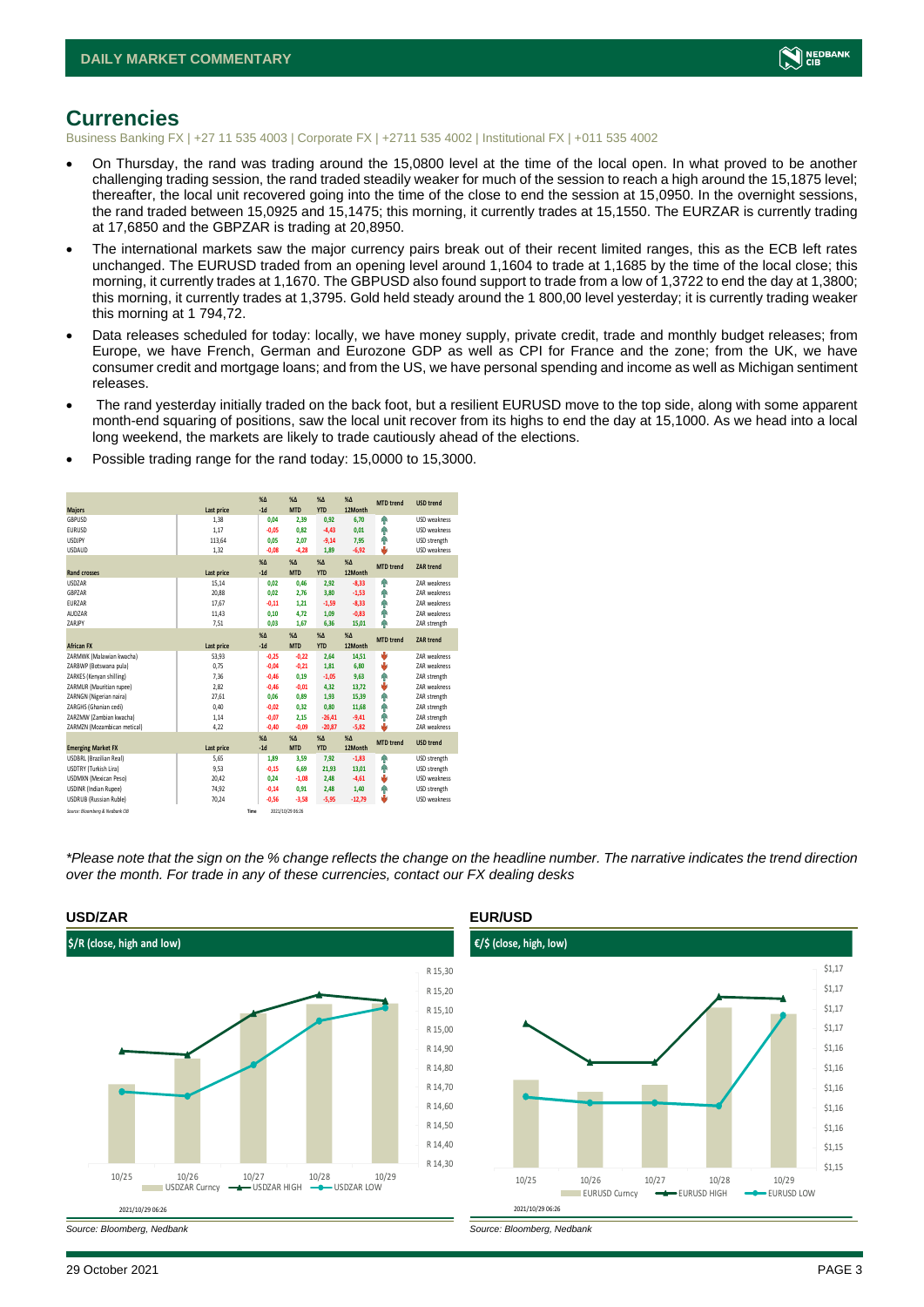# <span id="page-3-0"></span>**Commodities**

Nedbank CIB Market Commentary | CIBMarketComm@Nedbank.co.za | +27 11 537 4091| +27 11 535 4038

- Oil prices are heading for a monthly gain given increased energy demand as the economy recovers from the pandemic.
- Gold edged higher and is well on its way to a third weekly gain given increased demand for safe-haven assets amid concerns over global economic recovery.

**SA White Maize**

**SA White maize (ZAR/MT) - 30 day chart**

#### Source: Bloomberg

| <b>Commodities</b>              | Last price | $%$ $\Delta$<br>$-1d$ | $\%$ $\Delta$<br><b>MTD</b> | $%$ $\Delta$<br><b>YTD</b> | $\%$ $\Delta$<br>12Month | <b>MTD</b> trend |
|---------------------------------|------------|-----------------------|-----------------------------|----------------------------|--------------------------|------------------|
| Brent near future (\$)          | 84,45      | 0,15                  | 7,55                        | 63,03                      | 124,30                   | φ                |
| WTI crude (\$)                  | 82,88      | 0,08                  | 10.46                       | 70,82                      | 129,14                   | Ω                |
| Gold spot (\$)                  | 1795.18    | $-0,21$               | 2,18                        | $-5,44$                    | $-3,88$                  | П                |
| Platinum spot (\$)              | 1020.36    | $-0,10$               | 5,47                        | $-4,83$                    | 20,19                    | 4                |
| SA white maize spot (R)         | 3 3 2 1.00 | 1,53                  | $-0,30$                     | 0,12                       | $-10,92$                 | Ŵ                |
| Source: Bloomberg & Nedbank CIB |            | Time                  | 2021/10/29 06:26            |                            |                          |                  |

#### R 2 500 R 2 600 R 2 700 R 2 800 R 2 900 R 3 000 09/17 08:30 09/20 09:30 09/21 10:30 09/22 11:30 09/27 08:30 09/28 09:30 09/29 10:30 09/30 11:30 10/01 11:30 10/05 08:30 10/06 09:30 10/07 10:30 10/08 10:30 10/11 11:30 10/13 08:30 10/14 09:30 10/15 10:30 10/18 11:30 10/20 08:30 10/21 08:30

2021/10/29 06:26

*Source: Bloomberg, Nedbank*



#### **Platinum vs. Gold Brent Crude vs. West Texas Intermediate**





10/22 09:30 10/25 10:30 10/26 11:30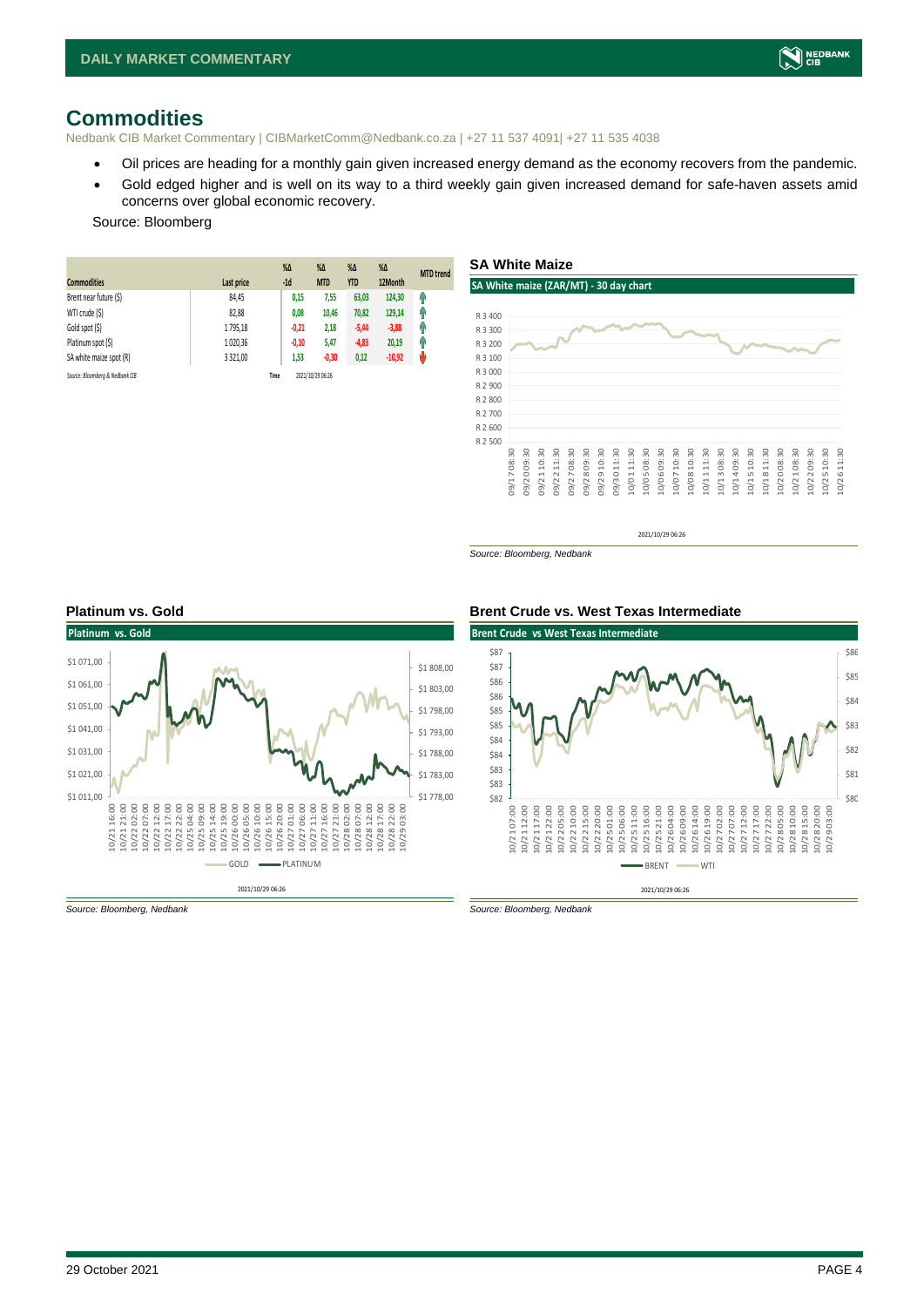# <span id="page-4-0"></span>**Equities**

Cash equities | +2711 535 4030/31

### **South Africa**

• Top40 +0,5%. Although drifting lower into the close, we still ended in the green with global earnings buoying the market as a whole. US earnings kept trickling in, with names such as Caterpillar and Ford beating. Looking at the scoreboard locally, banks (-0,9%) continued to U/P, but retailers (-0,2%) also struggled to break into the green, with clothing names remaining on the back foot. Resources (+0,7%) closed higher, but it was the industrial space that saw the most action, with the likes of ANH gaining 13,6% after its solid set of 3Q numbers that showed its guided FY range tightened to the top end, organic volumes, sales and EBITDA beating expectations. SSW (+0,61%) released a 3Q operational update that showed adjusted EBITDA of R14,9bn, which was in line to slightly better; this will translate into good FCF generation. Gold output +1,7% with AISC at USD1 692, still too high. SA PGM operations again delivered outstanding results, but the US remains a dampener.

### **UK/Europe**

• European stocks were steady, with positive earnings reports from the likes of Anheuser-Busch InBev NV (AB InBev) and Nokia Oyj buoying sentiment as investors assessed comments from the European Central Bank on the outlook for inflation. The Stoxx 600 ended higher, with technology shares gaining the most, while travel stocks slid. AB InBev was among the biggest gainers after raising the lower end of its profit guidance. Nokia advanced as third-quarter earnings beat estimates.

### **USA**

• The S&P resumed its upward push to notch a fresh closing record as earnings reports continued to flood in and US economic data presented a mixed picture. The benchmark gauge closed up 1%, its biggest gain in two weeks. All the major industry groups rose, with the real estate and consumer discretionary sectors leading gains. The tech-heavy Nasdaq 100 index rose 1,2%, while the blue-chip Dow Jones Industrial Average gained 0,7%. Ford Motor Co. jumped to the highest since 2014 after posting results that one analyst said had "positive surprises all around". E-commerce platform Shopify Inc rose, even though it missed estimates, while eBay Inc tumbled as its sales outlook missed expectations. Caterpillar Inc posted a "decent" quarter, even as it faces supply-chain issues. Merck & Co. boosted its annual forecast.

### **Asia**

• Asian equities headed for their third day of declines as disappointing results weighed on big-tech stocks and financials fell as bond yield curves continued to flatten. The MSCI Asia Pacific Index slid as much as 0,6%, with TSMC, Tencent, AIA and Ping An among the biggest drags. The regional benchmark was set for a weekly loss of 1,1%, its worst in four weeks.

|                                 |            | $\%$ $\Delta$ | $\%$ $\Delta$    | $\%$ $\Delta$ | $\%$ $\Delta$ | 2020        | <b>MTD</b> trend |
|---------------------------------|------------|---------------|------------------|---------------|---------------|-------------|------------------|
| <b>Developed Markets</b>        | Last price | $-1d$         | <b>MTD</b>       | <b>YTD</b>    | 12Month       | Performance |                  |
| Dow Jones                       | 35 730,48  | 0,68          | 5,57             | 16,74         | 34,03         | 22,34       | ⋔                |
| Nasdaq                          | 15 448,12  | 1,39          | 6,92             | 19,86         | 38,11         | 35,23       | A                |
| S&P 500                         | 4596,42    | 0,98          | 6,71             | 22,37         | 38,86         | 28,88       | ⋔                |
| DJ Eurostoxx 50                 | 4233,87    | 0,31          | 4,59             | 19,18         | 43,03         | 25,12       | ٨                |
| DAX                             | 15 696,33  | $-0,06$       | 2,85             | 14,41         | 35,34         | 25,22       | Ą                |
| CAC                             | 6 804,22   | 0,75          | 4,36             | 22,57         | 48,90         | 26,46       | Α                |
| <b>FTSE</b>                     | 7249.47    | $-0.05$       | 2,30             | 12,21         | 29,88         | 12,00       | ٨                |
| ASX200                          | 7349,20    | $-1,09$       | 0,23             | 11,57         | 23,30         | 13,38       | ٨                |
| Nikkei 225                      | 28 901,51  | 0,28          | $-1,87$          | 5,31          | 23,87         | 20,93       | V                |
| MSCI World                      | 3 179,44   | 0.87          | 5,75             | 18,19         | 37,14         | 25,19       | ٨                |
|                                 |            | $\%$          | $\%$ $\Delta$    | $% \Delta$    | $\%$          | 2020        |                  |
| <b>Emerging Markets</b>         | Last price | $-1d$         | <b>MTD</b>       | <b>YTD</b>    | 12Month       | Performance | <b>MTD</b> trend |
| Hang Seng                       | 25 441,42  | $-0.45$       | 3,52             | $-6,57$       | 3,48          | 9,07        | ٨                |
| Shanghai                        | 3523,94    | 0,16          | $-1,24$          | 1,46          | 7,68          | 23,72       | V                |
| Brazil Bovespa                  | 105 705,00 | $-0,62$       | $-4,75$          | $-11,19$      | 9,45          | 27,07       | V                |
| India - NSE                     | 59 577.24  | $-0,68$       | 0.76             | 24,77         | 49.88         | 14,38       | ⋒                |
| Russia Micex                    | 4 189,66   | $-0,94$       | 2.10             | 27,38         | 54,65         | 28,21       | Λ                |
| <b>MSCI Emerging</b>            | 1276,07    | $-0,53$       | 1,83             | $-1,18$       | 13,92         | 15,38       | ⋔                |
|                                 |            | $\%$          | $\%$ $\Delta$    | $\%$ $\Delta$ | $\%$ $\Delta$ | 2020        | <b>MTD</b> trend |
| <b>SA Indices</b>               | Last price | $-1d$         | <b>MTD</b>       | <b>YTD</b>    | 12Month       | Performance |                  |
| <b>JSE All Share</b>            | 67 759,76  | 0.42          | 5,41             | 14,06         | 30,57         | 8,24        | Λ                |
| Top 40                          | 61 093,41  | 0,36          | 5,58             | 12,35         | 28,41         | 8,75        | A                |
| Resi 10                         | 63 494,24  | 0,65          | 9,31             | 10,28         | 32,76         | 20,01       | ⋒                |
| Indi 25                         | 87 814.52  | 0.64          | 7.13             | 12, 73        | 20,82         | 8,82        | Ą                |
| Fini 15                         | 13 963,79  | $-0,64$       | $-4,51$          | 15,78         | 43,12         | $-4,30$     | V                |
| Source: Bloomberg & Nedbonk CIB |            | Time          | 2021/10/29 06:26 |               |               |             |                  |

#### **Short Term Performance of SA Equity Indices**



*Source: Bloomberg, Nedbank*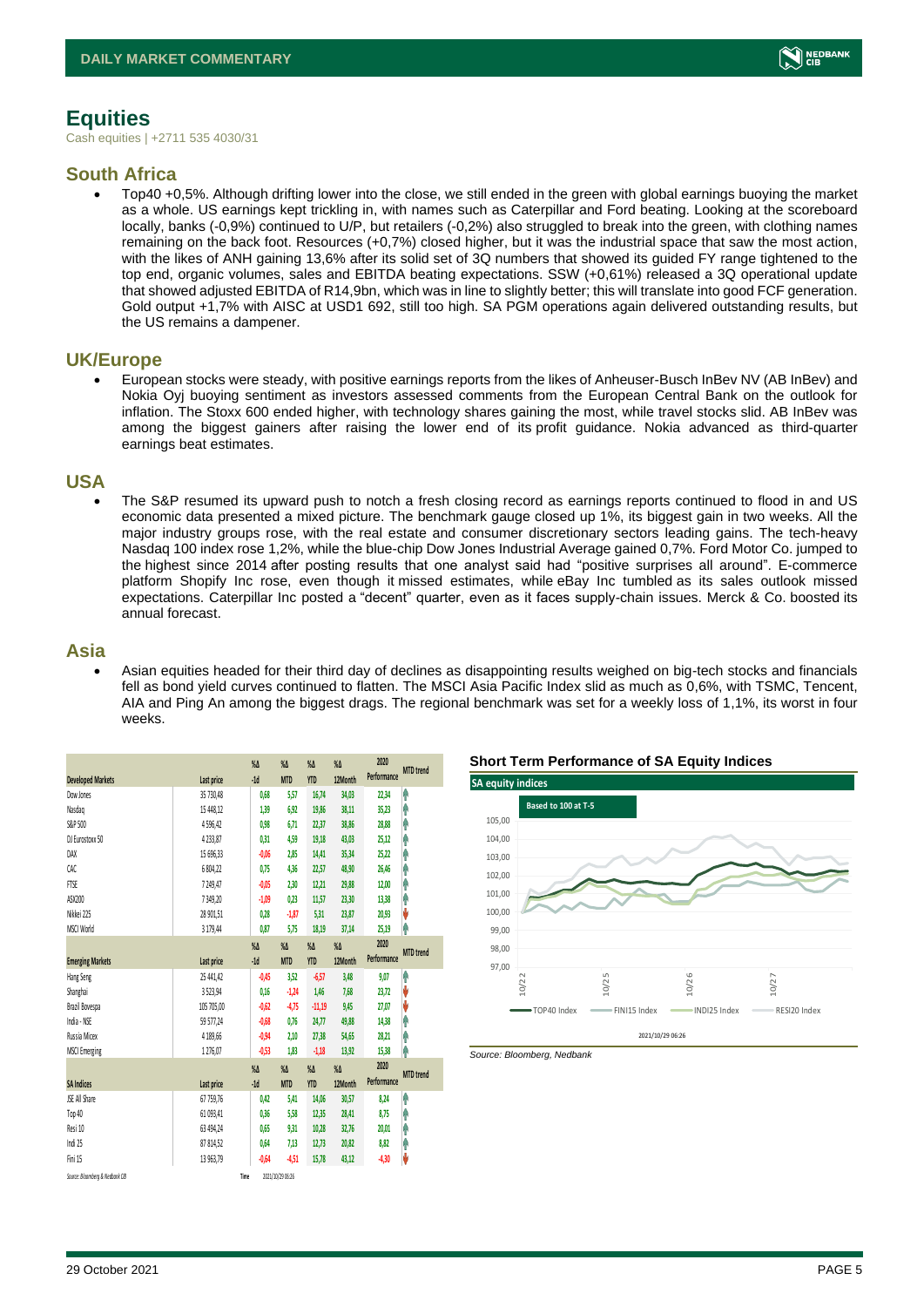# <span id="page-5-0"></span>**Last Day To Trade**

Susan Correia | Scorreia@Nedbankcapital.co.za | +27 11 295 8227

| <b>SHARE CODE</b> | <b>SHARE NAME</b>    | <b>DIVIDEND / INTEREST RATE</b>          |
|-------------------|----------------------|------------------------------------------|
| 2 November 2021   |                      |                                          |
| <b>NTCP</b>       | Netcare Limited Pref | dividend $@$ 289.54110cps                |
| OMU               | Old Mutual Limited   | Unbundling: 1.31954 NED per 100 OMU held |

*Source: JSE*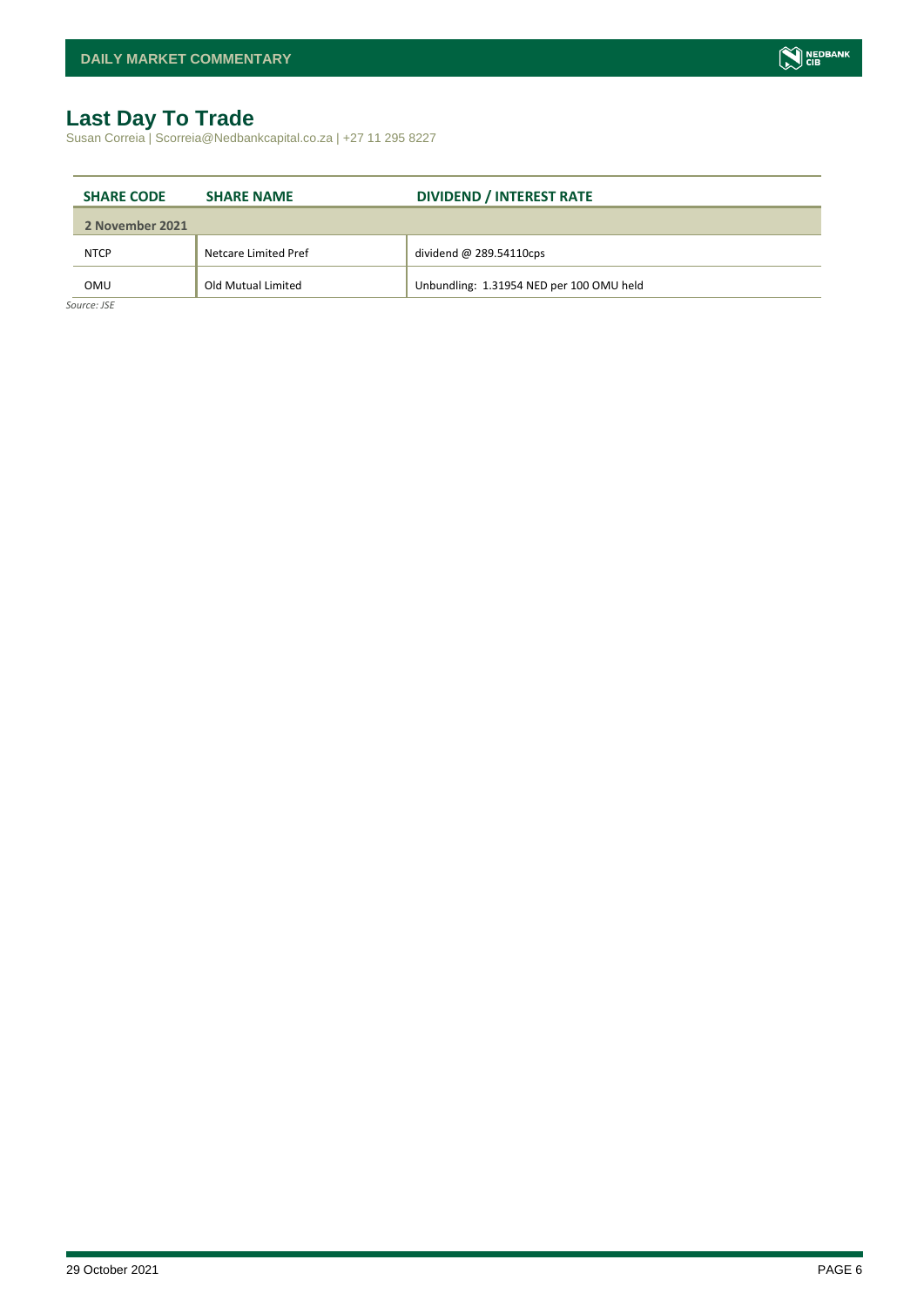# <span id="page-6-0"></span>**JSE Performance**

Nedbank CIB Market Commentary | CIBMarketComm@Nedbank.co.za | +27 11 537 4091

|                                    |             | $\%$ $\Delta$ | %Δ         | %Δ         | %Δ       | 2020        | <b>MTD</b> trend |
|------------------------------------|-------------|---------------|------------|------------|----------|-------------|------------------|
| <b>Top40 constituents</b>          | Last price  | $-1d$         | <b>MTD</b> | <b>YTD</b> | 12Month  | Performance |                  |
| ABG: Absa Group Ltd                | 139,95      | $-1,84$       | $-8,33$    | 16,76      | 52,60    | $-19,72$    | V                |
| AGL: Anglo American Plc            | 572,85      | 1,03          | 7,50       | 20,78      | 54,07    | 21,60       | φ                |
| AMS: Anglo American Platinum Ltd   | 1552,59     | $-0,51$       | 19,03      | 14,48      | 50,23    | 10,39       | φ                |
| ANG: Anglogold Ashanti Ltd         | 292,96      | 0,95          | 23,24      | $-14,47$   | $-22,62$ | 8,22        | φ                |
| APN : Aspen Pharmacare Holdings Lt | 246,16      | $-0,88$       | $-9,14$    | 96,35      | 129,20   | 5,16        | V                |
| BHP: Bhp Group Plc                 | 407,52      | 1,11          | 6,91       | 4,74       | 29,87    | 17,98       | φ                |
| BID: Bid Corp Ltd                  | 328,59      | $-0,45$       | 1,85       | 24,92      | 45,35    | $-20,34$    | φ                |
| BTI: British American Tobacco Plc  | 540,00      | 0,42          | 1,85       | $-1,00$    | 3,36     | $-8,69$     | φ                |
| BVT: Bidvest Group Ltd             | 191,82      | 1,22          | $-2,13$    | 22,16      | 44,50    | $-23,32$    | V                |
| CFR : Financiere Richemont-Dep Rec | 188,30      | 1,29          | 21,05      | 43,63      | 80,95    | 19,69       | φ                |
| CLS : Clicks Group Ltd             | 283,54      | 0,27          | 2,10       | 12,22      | 19,38    | $-1,53$     | φ                |
| CPI : Capitec Bank Holdings Ltd    | 1713,20     | $-0,78$       | $-5,82$    | 19,58      | 44,68    | $-0,94$     | ψ                |
| DSY: Discovery Ltd                 | 139,87      | 0,44          | 2,18       | $-8,90$    | 24,64    | 27,28       | φ                |
| EXX : Exxaro Resources Ltd         | 164,06      | $-0,35$       | 1,88       | 22,15      | 52,95    | 5,92        | φ                |
| FSR: Firstrand Ltd                 | 58,21       | $-0,55$       | $-9,77$    | 14,05      | 50,10    | $-18,73$    | ψ                |
| GFI: Gold Fields Ltd               | 147,06      | 0,24          | 19,29      | 6,90       | $-16,72$ | 43,50       | φ                |
| GLN : Glencore Plc                 | 74,62       | 1,34          | 4,86       | 65,37      | 134,04   | 7,95        | φ                |
| GRT : Growthpoint Properties Ltd   | 13,26       | $-0,38$       | $-7,27$    | 5,49       | 20,11    | $-43,15$    | V                |
| IMP : Impala Platinum Holdings Ltd | 207,26      | $-0,44$       | 20,73      | 2,65       | 44,08    | 40,68       | φ                |
| INL: Investec Ltd                  | 69,05       | 1, 77         | 5,50       | 88,46      | 122,03   | $-37,83$    | φ                |
| INP: Invested Plc                  | 67,94       | 1,34          | 5,07       | 80,45      | 120,30   | $-42,72$    | Λ                |
| MCG: Multichoice Group Ltd         | 123,36      | $-0,41$       | 8,05       | $-7,94$    | $-8,85$  | 0,00        | φ                |
| MNP: Mondi Plc                     | 381,41      | 2,11          | 3,03       | 11,16      | 22,60    | 5,16        | φ                |
| MRP : Mr Price Group Ltd           | 199,37      | $-1,39$       | $-0,92$    | 16,83      | 58,23    | $-6,49$     | ψ                |
| MTN: Mtn Group Ltd                 | 135,47      | $-1,02$       | $-4,17$    | 125,07     | 144,05   | $-27,03$    | ψ                |
| NED : Nedbank Group Ltd            | 173,10      | $-0,33$       | $-1,12$    | 33,69      | 76,94    | $-39,58$    | V                |
| NPH : Northam Platinum Holdings Lt | 227,69      | 0,95          | 26,97      | 8,67       | 45,03    | 69,50       | φ                |
| NPN : Naspers Ltd-N Shs            | 2621,25     | 0,09          | 5,16       | $-13,18$   | $-13,79$ | 31,80       | φ                |
| NRP : Nepi Rockcastle Plc          | 102,70      | $-0,23$       | $-1,76$    | 9,84       | 73,48    | $-21,25$    | V                |
| OMU: Old Mutual Ltd                | 15,56       | $-0,45$       | $-6,10$    | 30,87      | 58,94    | $-39,52$    | ψ                |
| PRX: Prosus Nv                     | 1 3 3 9, 25 | 1,62          | 11,71      | $-16,47$   | $-15,08$ | 52,39       | φ                |
| REM : Remgro Ltd                   | 134,78      | $-0,16$       | $-0,79$    | 40,10      | 51,98    | $-32,51$    | V                |
| RNI : Reinet Investments Sca       | 283,63      | $-1,52$       | 0,18       | 2,91       | 8,35     | $-0,68$     | Λ                |
| SBK: Standard Bank Group Ltd       | 134,52      | $-2,38$       | $-6,05$    | 5,85       | 24,41    | $-24,50$    | V                |
| SHP: Shoprite Holdings Ltd         | 181,94      | $-0,71$       | 1,78       | 29,96      | 36,99    | 11,18       | φ                |
| SLM : Sanlam Ltd                   | 62,81       | 0,27          | $-1,74$    | 6,91       | 30,01    | $-25,73$    | ψ                |
| SOL: Sasol Ltd                     | 255,60      | $-2,14$       | $-10,45$   | 90,85      | 238,45   | $-55,87$    | ψ                |
| SPP: Spar Group Limited/The        | 195,22      | $-1,43$       | $-0,61$    | 3,00       | 9,87     | $-4,04$     | ψ                |
| SSW : Sibanye Stillwater Ltd       | 53,19       | 0,61          | 14,34      | $-11,35$   | 10,61    | 67,18       | Ĥ                |
| VOD: Vodacom Group Ltd             | 134,88      | $-1,04$       |            |            |          |             | Đ                |
| WHL: Woolworths Holdings Ltd       | 54,30       | $-0,28$       | $-8,06$    | 37,33      | 50,75    | $-18,64$    | V                |
|                                    |             |               |            |            |          |             |                  |

 $Source: Bloomberg & Nedbank *CB*$ 

Time 2021/10/29 06:26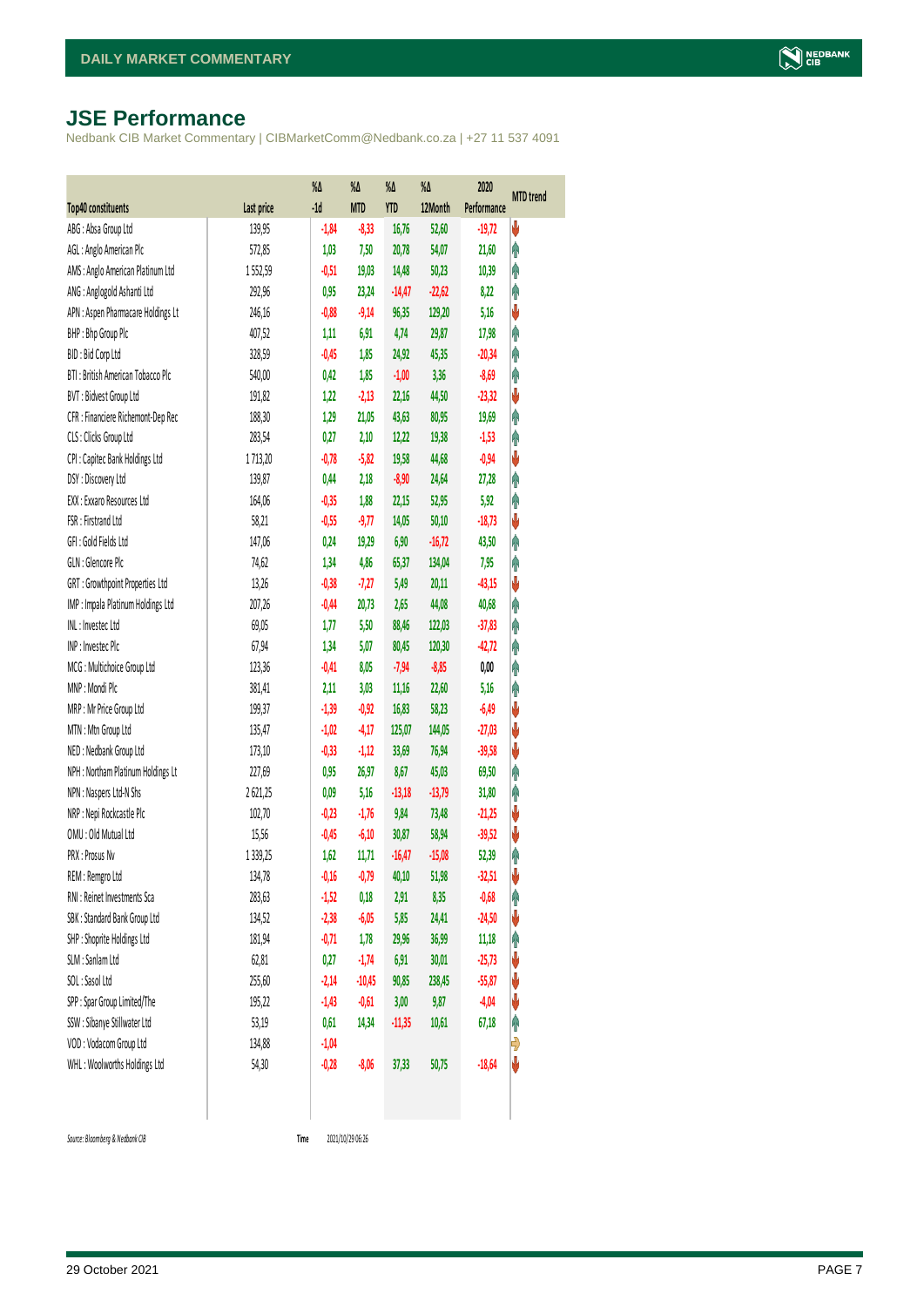# <span id="page-7-0"></span>**Economics**

Nedbank CIB Market Commentary | CIBMarketComm@Nedbank.co.za | +27 11 537 4091

#### **US**

• US GDP growth slowed to 2,0% in 3Q21, down from 6,7% previously, worse than consensus estimates of 2,6%. Slower growth can be explained by a drop in vehicle production on the back of a shortage in semiconductor chips.

#### **Europe**

• In its October MPC meeting, the ECB kept its main refinancing rate unchanged at 0,0%, in line with consensus. The ECB will continue its bond purchases under the Pandemic Emergency Purchase Programme (PEPP) at a moderately lower pace until the end of March 2022. Asset purchases under the Asset Purchase Programme (APP) will continue at EUR20bn. Inflation is expected to remain below its 2% target in the medium term.

### **SA**

• Producer price inflation accelerated by 7,8% yoy in September, up from 7,2% yoy previously, ahead of consensus of 7,3% yoy. Monthly, PPI accelerated by 0,9%, from 0,8% previously, also ahead of consensus of 0,4%. The key inflationary drivers were coke, petroleum, chemical, rubber and plastic products, which increased by 15,3% yoy and contributed 3% of the headline, driven by petrol and diesel prices. Food, beverage and tobacco products also increased by 5,8% yoy (contributing 2,1% of the headline), driven by prices of meat, fish, fruit, vegetables, oils and fats.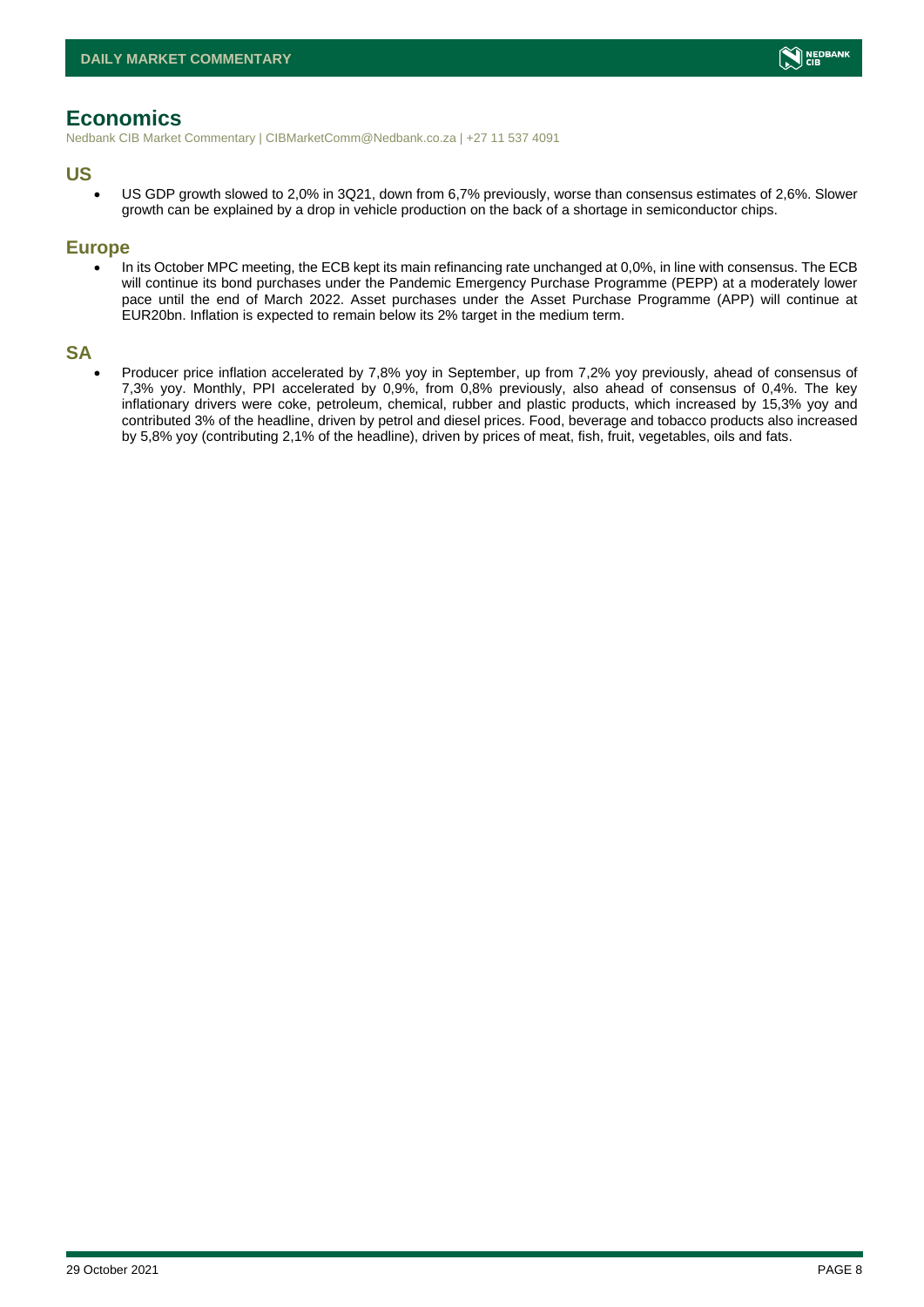# <span id="page-8-0"></span>**Economic Calendar**

Nedbank CIB Market Commentary | CIBMarketComm@Nedbank.co.za | +27 11 537 4091

|                          | Country | Event                                | Period            | Survey     | Actual                   | Prior      | Revised        |
|--------------------------|---------|--------------------------------------|-------------------|------------|--------------------------|------------|----------------|
| 28-October               |         |                                      |                   |            |                          |            |                |
| 01:50 AM                 | JN      | Retail Trade YoY                     | <b>SEP</b>        | $-2,40%$   | $-0,60%$                 | $-3,20%$   |                |
| 04:45 AM                 | JN      | BOJ 10-Yr Yield Target               | OCT <sub>28</sub> | 0,00%      | 0,00%                    | 0,00%      |                |
| 04:45 AM                 | JN      | <b>BOJ Policy Balance Rate</b>       | OCT <sub>28</sub> | $-0,10%$   | $-0,10%$                 | $-0,10%$   |                |
| 11:00 AM                 | EC      | Consumer Confidence                  | OCT A             |            | $-4,80$                  | $-4,80$    |                |
| 11:00 AM                 | EC      | Economic Confidence                  | OCT               | 116,7      | 118,6                    | 117,8      |                |
| 11:30 AM                 | SA      | PPI YoY                              | <b>SEP</b>        | 7,30%      | 7,80%                    | 7,20%      |                |
| 01:45 PM                 | EC      | <b>ECB Main Refinancing Rate</b>     | OCT <sub>28</sub> | 0,00%      | 0,00%                    | 0,00%      |                |
| 01:45 PM                 | EC      | <b>ECB Marginal Lending Facility</b> | OCT 28            | 0,25%      | 0,25%                    | 0,25%      |                |
| 01:45 PM                 | EC      | <b>ECB Deposit Facility Rate</b>     | OCT <sub>28</sub> | $-0,50%$   | $-0,50%$                 | -0,50%     |                |
| 02:00 PM                 | GE      | CPI YoY                              | MAY F             | 4,40%      | 4,50%                    | 4,10%      |                |
| 02:30 PM                 | US      | <b>Continuing Claims</b>             | JAN <sub>2</sub>  | 2420k      | 2243k                    | 2481k      |                |
| 02:30 PM                 | US      | Initial Jobless Claims               | JAN 9             | 288k       | 281k                     | 290k       |                |
| 02:30 PM                 | US      | Core PCE QoQ                         | 3Q A              | 4,45%      | 4,50%                    | 6,10%      |                |
| 02:30 PM                 | US      | GDP Annualized QoQ                   | 3Q A              | 2,60%      | 2,00%                    | 6,70%      |                |
| 02:30 PM                 | US      | Personal Consumption                 | 3Q A              | 0,85%      | 1,60                     | 12,00      |                |
| 04:00 PM                 | US      | Pending Home Sales NSA YoY           | <b>SEP</b>        | $-3,05%$   | $-7,19%$                 | $-6,30%$   |                |
| 05:00 PM                 | US      | Kansas City Fed Manf. Activity       | OCT               | 20,0       | 31,0                     | 22,0       |                |
| 29-October               |         |                                      |                   |            |                          |            |                |
| 01:30 AM                 | JN      | Job-To-Applicant Ratio               | SEP               | 1,14       | 1,16                     | 1,14       |                |
| 01:30 AM                 | JN      | Jobless Rate                         | <b>SEP</b>        | 2,80%      | 2,80%                    | 2,80%      |                |
| 01:50 AM                 | JN      | <b>Industrial Production YoY</b>     | SEP P             | 0,20%      | $-2,30%$                 | 8,80%      |                |
| 08:00 AM                 | SA      | Money Supply M3 YoY                  | <b>SEP</b>        | 3,20%      |                          | 2,31%      |                |
| 08:00 AM                 | SA      | Private Sector Credit YoY            | <b>SEP</b>        | 2,10%      |                          | 1,12%      |                |
| 10:00 AM                 | GE      | GDP SA QoQ                           | 3Q P              | 2,20%      |                          | 1,60%      |                |
| 10:00 AM                 | GE      | <b>GDP NSA YoY</b>                   | 3Q P              | 2,60%      |                          | 9,80%      |                |
| 10:30 AM                 | UK      | Net Consumer Credit                  | <b>SEP</b>        | GBP 0,45b  | $\overline{\phantom{a}}$ | GBP 0,35b  |                |
| 10:30 AM                 | UK      | M4 Money Supply YoY                  | <b>SEP</b>        |            | $\frac{1}{2}$            | 7,00%      |                |
| 11:00 AM                 | EC      | CPI Core YoY                         | OCT <sub>P</sub>  | 1,90%      | $\bar{a}$                | 1,90%      |                |
| 11:00 AM                 | EC      | CPI Estimate YoY                     | OCT               | 3,70%      |                          | 3,40%      |                |
| 11:00 AM                 | EC      | GDP SA QoQ                           | 3Q A              | 2,05%      | $\bar{a}$                | 2,20%      |                |
| 11:00 AM                 | EC      | <b>GDP SA YoY</b>                    | 3Q A              | 3,50%      | $\bar{a}$                | 14,30%     |                |
| 02:00 PM                 | SA      | Trade Balance Rand                   | <b>SEP</b>        | 35,3b      | $\overline{\phantom{a}}$ | 42,4b      |                |
| 02:00 PM                 | SA      | South Africa Budget                  | <b>SEP</b>        | ZAR -10,3b | $\overline{\phantom{a}}$ | ZAR -39,3b |                |
| 02:30 PM                 | US      | PCE Core YoY                         | <b>SEP</b>        | 3,70%      | $\overline{\phantom{a}}$ | 3,60%      |                |
| 02:30 PM                 | US      | PCE Deflator YoY                     | <b>SEP</b>        | 4,40%      |                          | 4,30%      |                |
| 02:30 PM                 | US      | Real Personal Spending               | <b>SEP</b>        | 0,30%      |                          | 0,40%      |                |
| 02:30 PM                 | US      | Personal Income                      | SEP               | $-0,30%$   |                          | 0,20%      |                |
| 02:30 PM                 | US      | Personal Spending                    | SEP               | 0,60%      |                          | 0,80%      |                |
| 03:45 PM                 | US      | Chicago Purchasing Manager           | OCT               | 63,5       |                          | 64,7       |                |
| 04:00 PM                 | US      | U. of Mich. Sentiment                | OCT <sub>F</sub>  | 71,4       |                          | 71,4       | $\blacksquare$ |
| 01-November              |         |                                      |                   |            |                          |            |                |
| 03:45 AM                 | CН      | Caixin China PMI Mfg                 | OCT               | 50,0       |                          | 50,0       |                |
| 04:00 PM                 | US      | <b>ISM Manufacturing</b>             | OCT               | 60,3       |                          | 61,1       |                |
| 02-November              |         |                                      |                   |            |                          |            |                |
| 12:00 AM                 | SA      | Naamsa Vehicle Sales YoY             | OCT               | 13,5%      |                          | 15,8%      |                |
| 11:00 AM                 | SA      | Barclays Manufacturing PMI           | OCT               | 56,6       |                          | 56,8       |                |
|                          |         |                                      |                   |            |                          |            |                |
| <b>Source: Bloomberg</b> |         | 2021/10/29 06:26                     |                   |            |                          |            |                |